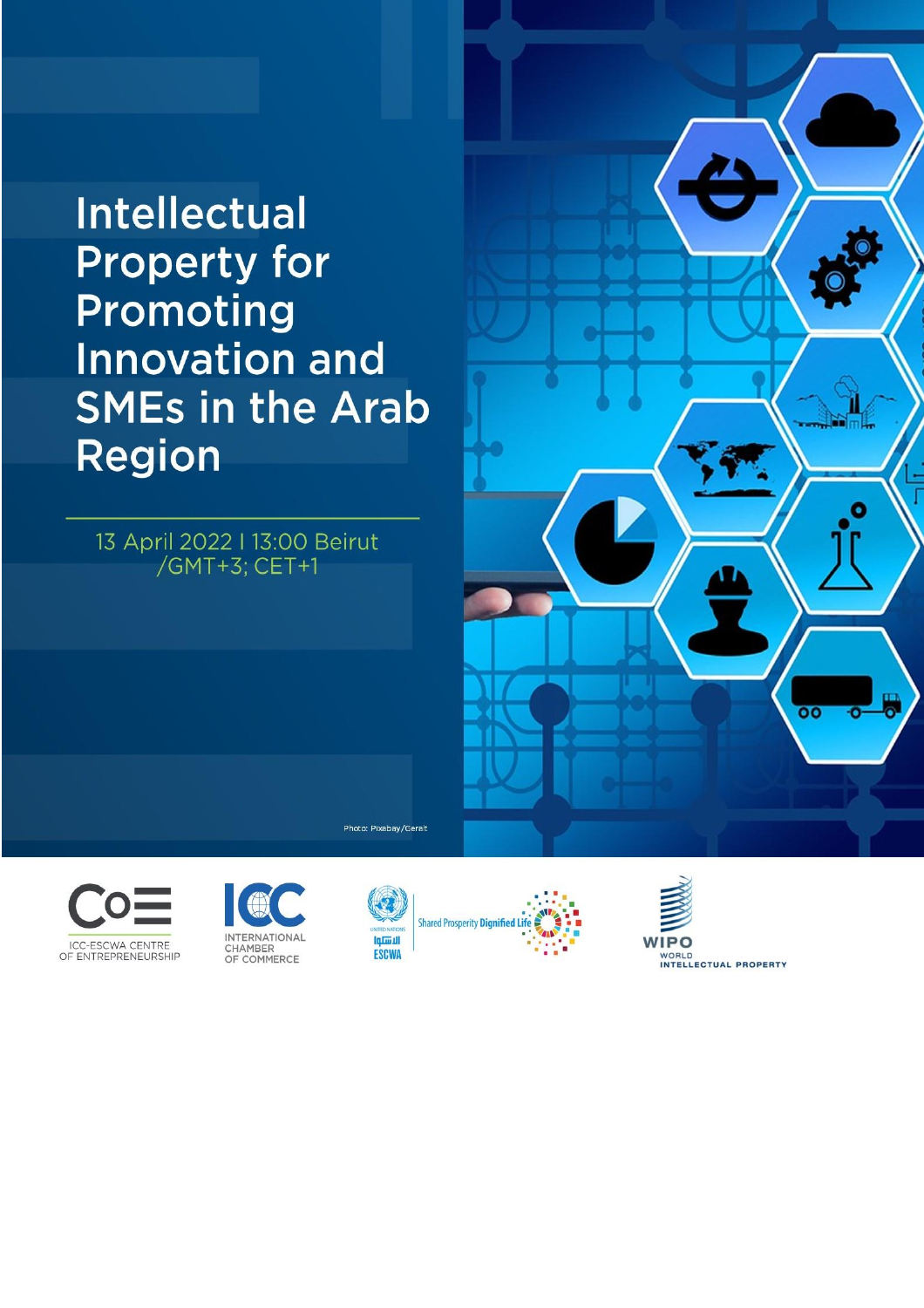# **Intellectual Property for Promoting Innovation and SMEs in the Arab Region**

# **13 April 2021 | 13.00 Beirut time (GMT+3)**

# **Agenda**

| 13.00-13.10<br>Beirut time<br>GMT+3; CET+1 | <b>Opening and Welcoming Remarks</b><br>Catherine Foster, Lead, ICC Centre of Entrepreneurship<br>Kareem Hassan, Executive Director, ESCWA Technology Centre for Development                                                                                                                                                                                                                                                                                                                                                     |
|--------------------------------------------|----------------------------------------------------------------------------------------------------------------------------------------------------------------------------------------------------------------------------------------------------------------------------------------------------------------------------------------------------------------------------------------------------------------------------------------------------------------------------------------------------------------------------------|
| 13.10-13.40<br>Beirut time<br>GMT+3; CET+1 | Panel Discussion - Overview of Intellectual Property in Arab Countries<br>Panelists:<br>- Dr. Sacha Wunsch-Vincent, Head of Section, Economics and Statistics Division, and co-editor of<br>The Global Innovation Index (GII), World Intellectual Property Organization (WIPO)<br>- Dr. Pierre El Khoury, IP Specialist Lawyer, Law School Professor, and Director of the Lawyers<br>Institute at the Beirut Bar Association (Lebanon)<br>Moderator: Joelle Yazbeck, Executive Coordinator, ICC-ESCWA Centre of Entrepreneurship |
| 13.40-14.15<br>Beirut time<br>GMT+3; CET+1 | Panel Discussion - Success Stories: IP for Promoting Innovations and SMEs<br>Panelists:<br>- Souad Boussaid, Technology Transfer Manager, National Agency for Scientific Research<br>Promotion (Tunisia)<br>- Dr. Mohamed Hegazy, Senior Legal Advisor, Chamber of Communications and Information<br>Technology (Egypt)<br>- Dr. Mamoun Taher, Founder & CEO, Graphmatech (Syria)<br>Moderator: Dr. Mohamad Nawar Alawa, Regional Adviser on Technology for Development,<br><b>ESCWA</b>                                         |
| 14.15-14.35<br>Beirut time<br>GMT+3; CET+1 | <b>Presentation - WIPO IP Diagnostics Tool Demo</b><br>Talia Bally, Program Support Officer, IP for Business Division (IPBD), IP and Innovation<br>Ecosystems Sector (IIES), World Intellectual Property Organization (WIPO)                                                                                                                                                                                                                                                                                                     |
| 14.35-14.45<br>Beirut time<br>GMT+3; CET+1 | Q&A<br><b>Closing</b>                                                                                                                                                                                                                                                                                                                                                                                                                                                                                                            |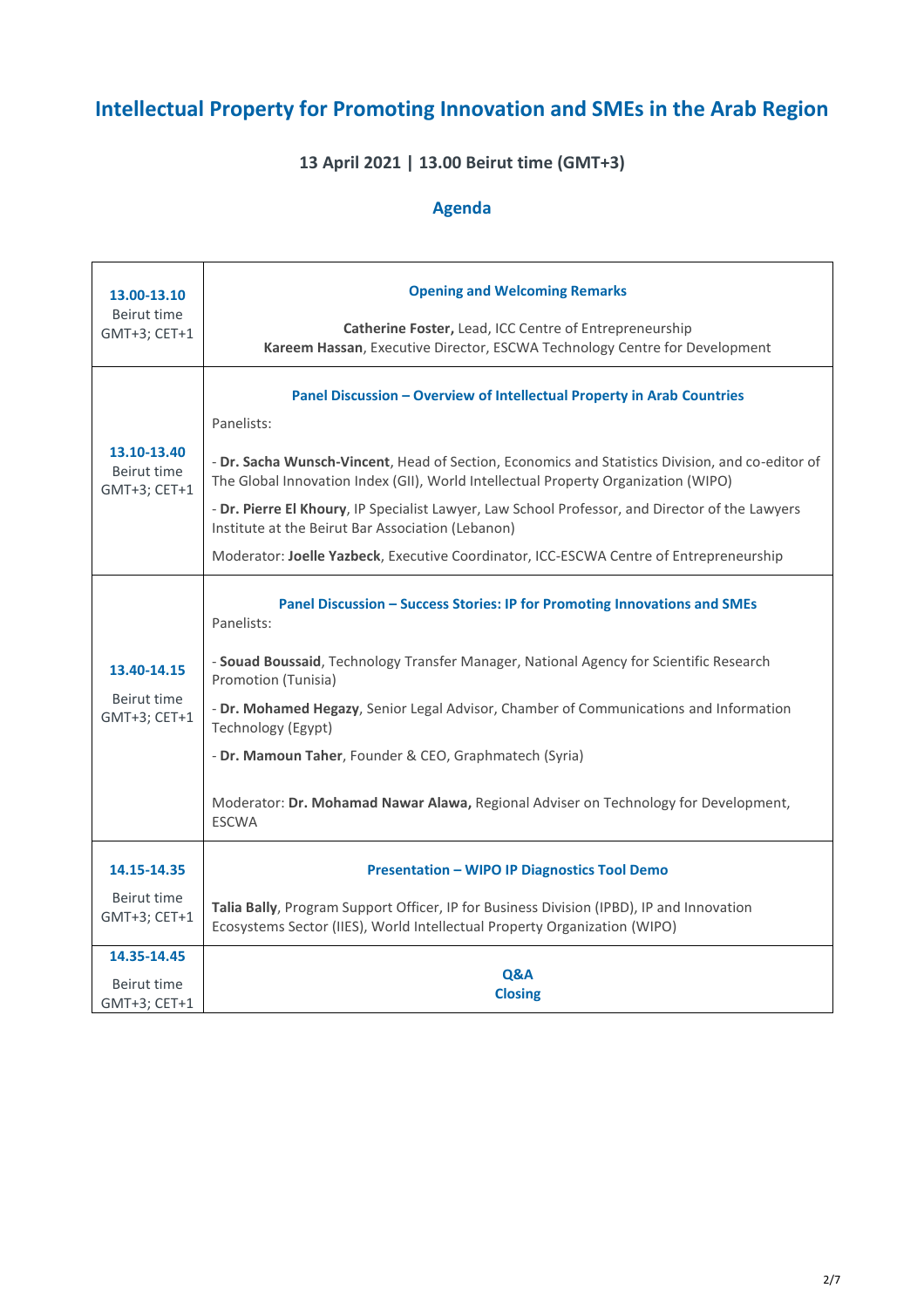# **Speaker Profile**



#### **Catherine Foster**

## Lead, ICC Centre of Entrepreneurship, International Chamber of Commerce

Catherine Foster is the Lead of the ICC Centre of Entrepreneurship in the Global Partnerships & Development department at the International Chamber of Commerce (ICC), the world business organization. Catherine has worked at the International Chamber of Commerce for the past 14 years and is currently managing the global implementation of the ICC Centre's of Entrepreneurship, which supports the next generation of entrepreneurs and SMEs.



#### **Kareem Hassan**

Executive Director, ESCWA Technology Centre for Development

Before that, Kareem Hassan was the Director of Youth and Innovation Program at the Global Institute for Water, Environment, and Health (Switzerland), and the Managing Director of BENAA Foundation (Egypt).

Besides, he had an intensive academic career as a lecturer and researcher at Zewail University for Science and Technology (Egypt), King Saud University (Saudi Arabia), the University of Duisburg-Essen (Germany), the American University in Cairo (Egypt), and the Swiss Federal Institute of Aquatic Science and Technology (Switzerland).

Kareem got his Bachelor of Agricultural Engineering at Ain Shams University (Egypt), Master of Environmental Engineering at the American University in Cairo, and Project Management Program for Sustainable Development at Cewas (Switzerland).

Kareem has led more than 50 projects in the fields of Technology and Sustainable Development. In addition to leading four social enterprises and winning several international awards.



#### **Dr. Sacha Wunsch-Vincent**

Head of Section, Economics and Statistics Division, and co-editor of The Global Innovation Index (GII), World Intellectual Property Organization (WIPO)

Dr. Sacha Wunsch-Vincent is Head of Section, Economics and Statistics Division, and co-editor of The Global Innovation Index (GII) at the World Intellectual Property Organization (WIPO).

He joined WIPO as Senior Economist in 2010 to help set up WIPO's economics work under the Chief Economist, including the World Intellectual Property Report and the GII.

Before joining WIPO, he was an Economist and Co-Leader of the Innovation

Strategy Project at the OECD Directorate for Science, Technology and Industry. Prior to that, he was the Swiss National Science Fellow at the Berkeley Center for Law and Technology, University of California, Berkeley and the Peterson Institute for International Economics, Washington, D.C.

He is currently preparing Harnessing Public Research for Innovation in the 21st Century: An International Assessment of Knowledge Transfer Policies, a book with Anthony Arundel and Suma Athreye for the Cambridge University Press.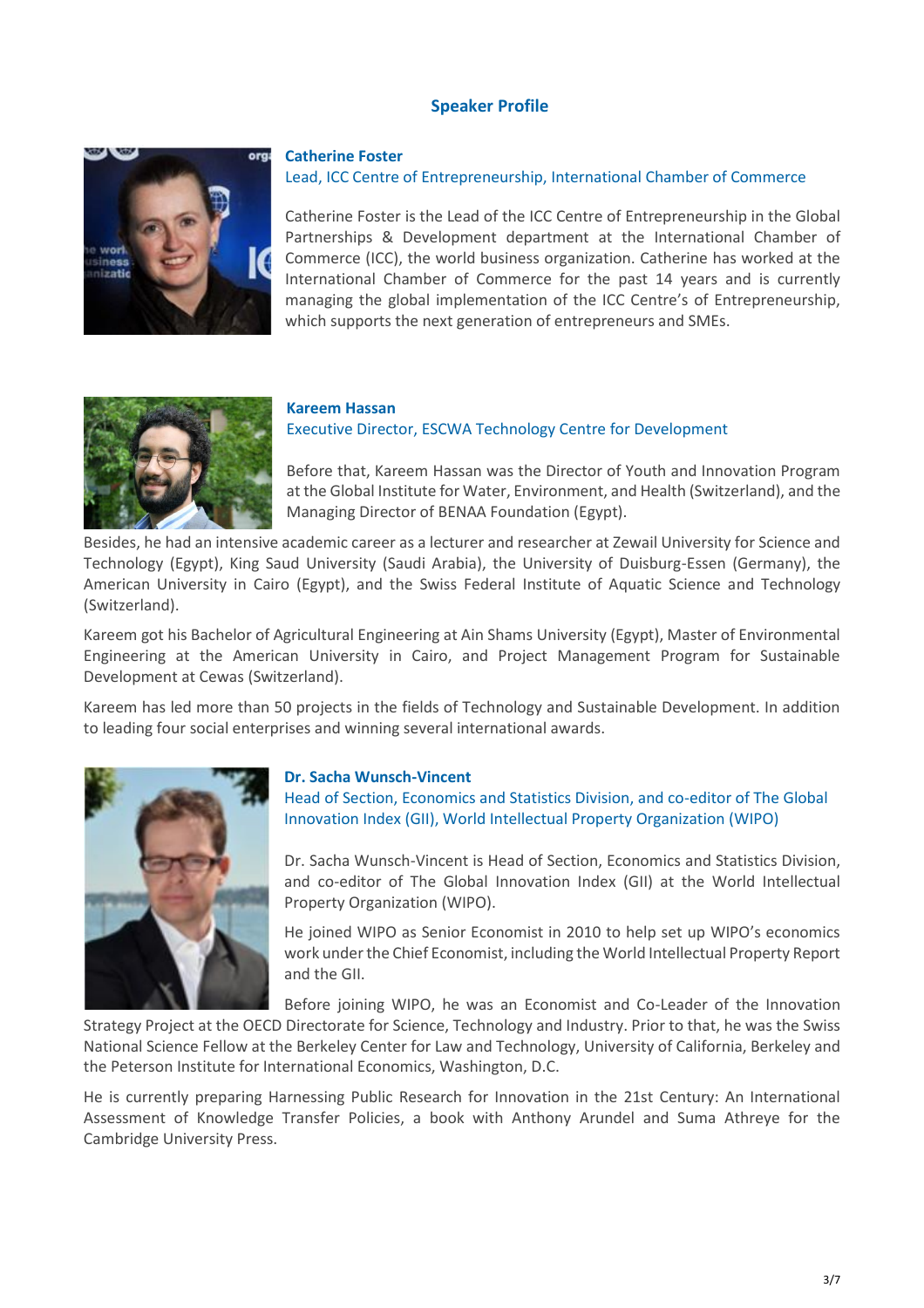

#### **Dr. Pierre El Khoury**

# IP Specialist Lawyer, Law School Professor, and Director of the Lawyers Institute at the Beirut Bar Association

Pierre is a practicing lawyer registered at the Beirut Bar Association. He serves as a judiciary expert in many national and international projects. Dr. El Khoury is the Director of the Lawyers Institute at the Beirut Bar Association in Lebanon. Since 2010, he has been an independent consultant with the WIPO - UN lecturing and training in IP in many countries mainly in the Middle East, Africa and Eastern Europe. In addition, he is a law professor teaching IP and ICT laws at the Law School

Master degree. He has written and published numerous articles on a wide range of legal and interdisciplinary subjects, mainly in the IP and ICT field. El Khoury holds a Ph.D in Intellectual Property and a Master degree from the Université de Montpellier in France, an LL.M in ICT Law from the Université de Montréal, Canada, and a BA. from the Lebanese University.



## **Joelle Yazbeck**

## Executive Coordinator, ICC-ESCWA Centre of Entrepreneurship

Joelle brings a unique blend of expertise in entrepreneurship development and startups support & growth, having played an active role building the regional ecosystem. She also has a deep understanding of strategic marketing and helped develop digital-first strategies for small businesses to create engaging and impactful customer experiences.

Launching her career in entrepreneurship within the non-profit sector, Joelle had

led the Pan Arab chapter of the MIT Enterprise Forum delivering vision, strategic direction, and strong leadership to the overall organization. Her skill set lies in people management, business development, fundraising and partnerships, and her work culminated in building the first program connecting MENA startups to Silicon Valley resources.

Joelle's passion and talent for creating opportunities from an early stage led her to a leading role in the corporate world. She successfully developed and built the retail marketing department for a growing bank. She was specifically involved in digital transformation, growing her skill set to include communication, marketing automation, customer relationship management and cross-functional teams' management.



#### **Souad Boussaid**

Technology Transfer Manager, National Agency for Scientific Research **Promotion** 

Souad BOUSSAID is a Tunisian women. Holder of an Engineer Diploma in Bio-Industry from the National Institute of Applied Sciences and Technology (INSAT) on February 2003. She has a Master degree in Quality Management from the Faculty of Pharmacy of Monastir (FPM). She is in charge of Technology Transfer Offices at the National Agency for Scientific Research Promotion (ANPR). Coordinator of several national and international projects related to technology transfer and commercialization of research results such us ESCWA project (NTTO :2017-2018), Launch your start up edition (2020-2021), INTECMED (Incubators for innovation and Technological Transfer in the Mediteranean region :2021-2023) and PPI4Med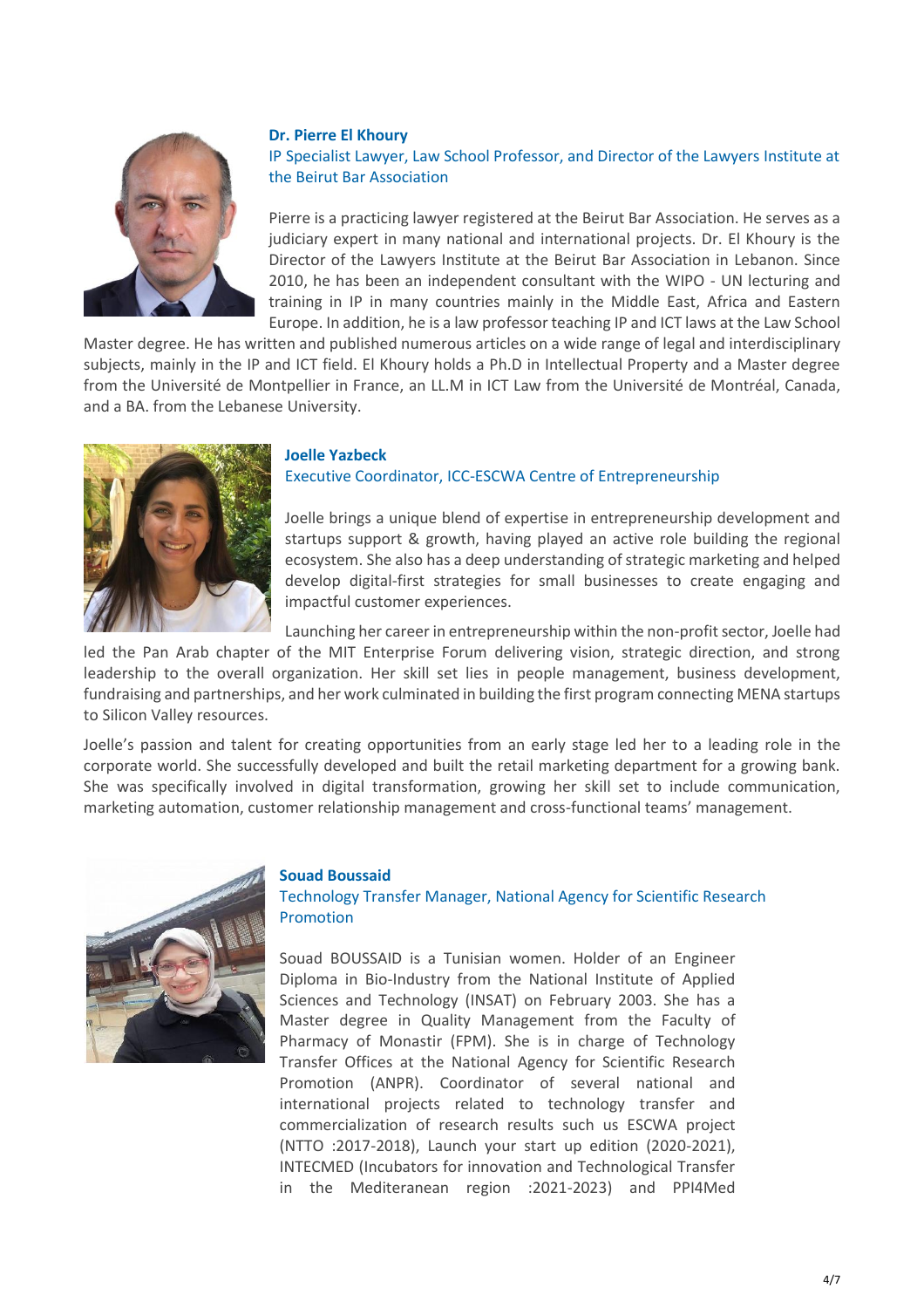(Technological Transfer and Commercialization of Public research through PPI in the Mediterranean region :2021-2023). She is Certified in valorization and relationship between research and industry from the Technological University of Compiègne (UTC) :2018. Certified in Industrial Property (CAPI) from the INPI :2018. Certified in Prior Art Search Strategies and Drafting from WIPO in 2019. Souad is the focal point of the Commercial Law Development Program (CLDP: US) to promote a technology transfer ecosystem in Tunisia from 2013 till now. Souad was a jury member in several national innovation competitions. Expert in technology transfer, intellectual property and entrepreneurship. Certified in setting up clusters by the Japan International Cooperation Agency (JICA) in 2015. Member of several technology development and transfer committees at (MESRS). Certified in innovation policy from the Institute of Technological Sciences (STEPI) of the Korean Republic. Temporary teacher in intellectual Property at Tunisian National school of Engineering (ENIT) in 2021.

## **Dr. Mohamed Hegazy**

Senior Legal Advisor, Chamber of Communications and Information Technology



Dr. Hegazy has extensive regional and international experience as a project expert with the EU, OECD, WIPO, and ESCWA. He also works as a legal/business consultant for the General Union of Chambers of Commerce's division of digital economy and technology. He is also the Egyptian Industries Federation's senior

legal advisor for the Chamber of Information and Communications Technology.

As a highlight to his extensive experience and profound legacy, Dr. Hegazy served as the Head of the Legislative & Legal Committee at the Ministry of Communications and Information Technology. In addition to that, he was the Head of the Intellectual Property Rights Office at ITIDA.

During his tenure at MCIT's Legislative Committee, and in support of Egypt's ambitious digital transformation strategy, Dr. Hegazy drafted, and negotiated with national stakeholders several critical legislative/regulatory frameworks including cybercrime law and its executive regulations; data protection Law; amendments to the e-signature executive regulations. He also drafted the Prime Minister's decision to establish the supreme council of artificial intelligence, as well as the amendments of the intellectual property rights law.

Dr. Hegazy has an extensive experience on both the international and regional level as he works as an expert in different projects with EU, OECD, WIPO and ESCWA. In addition to that his contribution as a legal/Business consultant with the digital economy and technology division of the General Union of Chambers of Commerce; and The Chamber of Information and Communications Technology in the Egyptian Industries Federation.

Dr. Hegazy has a comprehensive experience in developing curriculums, materials and conducting capacity building programs in the fields of intellectual property, cybercrimes, privacy, and digital evidence, etc. He is also a lecturer and instructor in the Egyptian Police Academy, the Arab Academy for Science and Technology, Faculty of Mass Communications in Cairo University, the National Judicial Studies Center, and others. In addition to that, he is a certified data protection officer, a certified lead auditor, lead implementer for information security and a certified privacy management expert.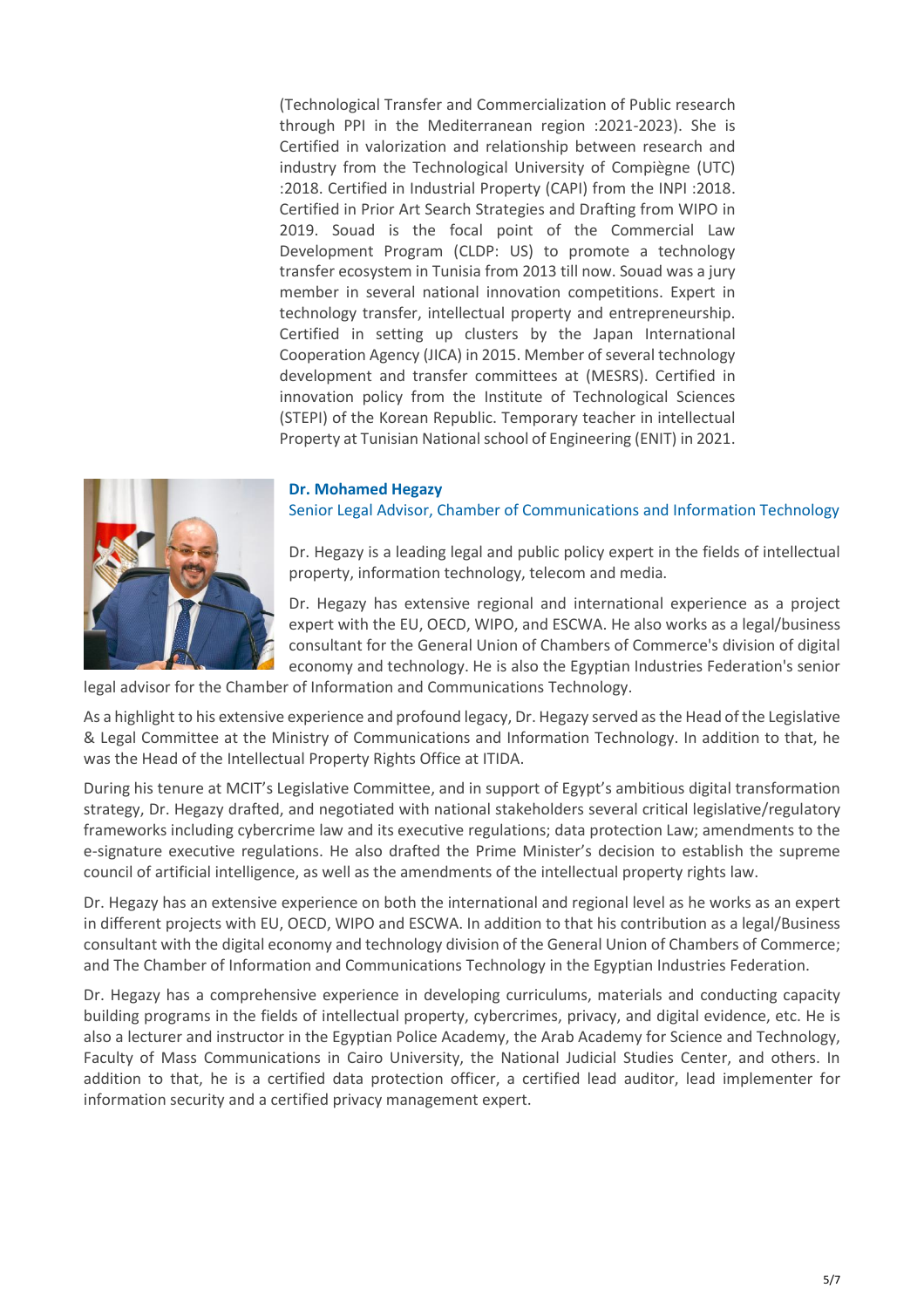

# **Dr. Mamoun Taher** Founder & CEO, Graphmatech

Dr. Mamoun is an awards winning inventor and entrepreneur. He has background in nanotechnology with double master's degree in advances materials science engineering and PhD degree in chemical engineering from Germany and Sweden.

In 2017 Dr. Mamoun has invented and patented Aros Graphene, a new graphene material and founded Graphmatech Company based on his invention. Four years later, Graphmatech has grown to 20 employees, with a headquarter, lab and production facility in Uppsala, Sweden, and projects in 16 different countries.

Today, Dr. Taher acts as Chief Executive Officer (CEO), Technology Chief Officer (CTO) and Board member of technology and innovation centers (SIO Grafen and Battery Sweden)

Dr. Mamoun is also a strategic advisor and public speaker about innovation, entrepreneurship, sustainability, and nanotechnology.

When not at work or inventing with graphene in the lab, Dr. Mamoun likes to spend his free time with his family, supports innovation and startups ecosystem, reading books and gardening.



# **Dr. Mohamad Nawar Alawa**  Regional Adviser on Technology for Development, ESCWA

Dr. Mohamad Nawar Al-Awa is the Regional Advisor on Technology for Development at UN-ESCWA, since 2013. He has more than 25 years of professional, academic and research experience.

Dr. Al-Awa has been working on digital technologies for sustainable development, including digital transformation policies, e-services, innovation and new technologies and the related capacity building issues for several years.

He provided multiple advisory services and conducted numerous capacity building workshops in ESCWA member states. Previously, he served as an advisor to UNDP-Government Service Reform and modernization project (UNDP-GSR) in Syria and as consultant to International Telecommunication Union (ITU).

In Academia, Dr. Al-Awa was as Associate Professor at the faculty of Information Technology engineering at Damascus University. He served as Dean of the faculty for four years (2005-2009), and Editor-in-Chief of Damascus University Journal for Engineering Sciences for four years (2009-2013). He lectured in several public and private universities.

Dr. Al-Awa has a Ph.D. in Computer Engineering from National Polytechnic Institute of Grenoble (INPG) in France (1995), a Master degree (DEA: Diplôme d'Etudes Approfondies) in Electronic Systems from INPG-France (1991), and a Computer Engineering degree from Higher Engineering School for Electronics and Communications of Grenoble (ENSERG) in France (1991).

He has multiple research papers, published in national and international Journals, as well as several textbooks in Technology development, Computer Systems, and Information and Communication Technology.